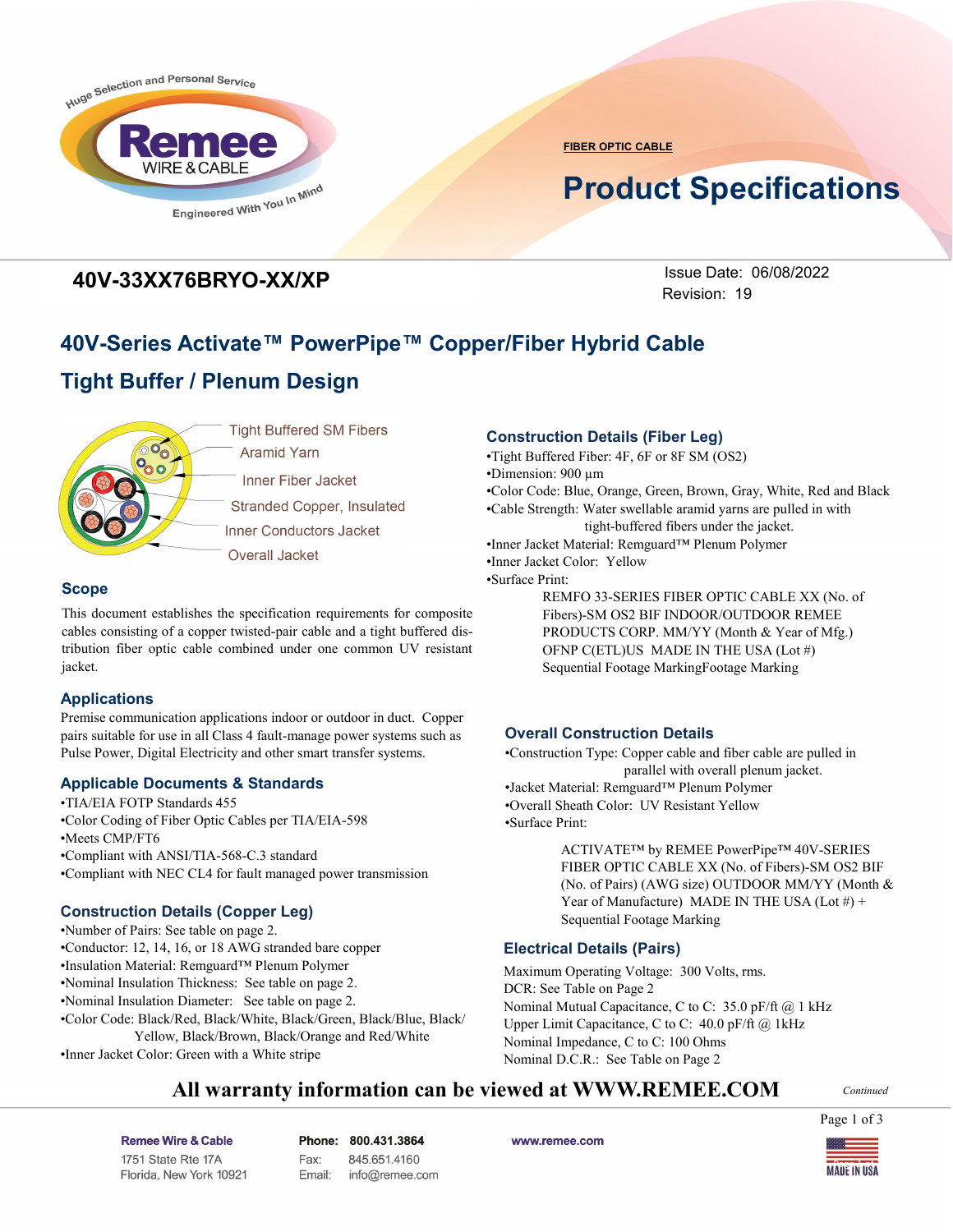

### Revision: 19 **40V-33XX76BRYO-XX/XP**

Issue Date: 06/08/2022

| <b>Nominal Cable Dimensions &amp; Weights</b>                                                                  |                               |                           |                                   |                                                  |         |                |                                                |                                             |                                                         |                                        |                                                            |                 |
|----------------------------------------------------------------------------------------------------------------|-------------------------------|---------------------------|-----------------------------------|--------------------------------------------------|---------|----------------|------------------------------------------------|---------------------------------------------|---------------------------------------------------------|----------------------------------------|------------------------------------------------------------|-----------------|
| <b>Remee Products</b><br>Part Number                                                                           | Number of<br>Pairs and<br>AWG | D.C.R.<br>$\Omega/Mft$    | Nom. Dia.<br>Over<br>Insul. (in.) | Nom Dia.<br>Over Jkt.<br>(Copper, in.) of Fibers |         | Number         | Nom Dia.<br>Over Jkt.<br>(Fiber, in.)          | Nominal Overall<br><b>Dimensions</b><br>in. |                                                         | Nominal<br>Overall<br>Dimensions<br>mm | Weight<br>lb/1000ft                                        | Weight<br>Kg/km |
| 40V-330276BRYO-16/8P                                                                                           | $8/P$ 16                      | 4.39                      | 0.089                             | 0.594                                            |         | $\overline{2}$ | 0.170                                          | $0.634 \times 0.804$                        |                                                         | 16.1 x 20.4                            | 257                                                        | 383             |
| 40V-330476BRYO-14/2P                                                                                           | $2/P$ 14                      | 2.76                      | 0.104                             | 0.329                                            |         | 4              | 0.185                                          | $0.389 \times 0.574$                        |                                                         | $9.9 \times 14.6$                      | 131                                                        | 195             |
| 40V-330476BRYO-12/2P                                                                                           | $2/P$ 12                      | 1.74                      | 0.123                             | 0.386                                            |         | $\overline{4}$ | 1.185                                          | $0.446 \times 0.630$                        |                                                         | $11.3 \times 16.0$                     | 164                                                        | 244             |
| 40V-330676BRYO-18/3P                                                                                           | $3/P$ 18                      | 5.80                      | 0.074                             | 0.245                                            |         | 6              | 0.200                                          | $0.285 \times 0.485$                        |                                                         | $7.2 \times 12.3$                      | 85                                                         | 126.5           |
| 40V-330276BRYO-16/4P                                                                                           | $4/P$ 16                      | 4.39                      | 0.089                             | 0.380                                            |         | 6              | 0.200                                          | $0.420 \times 0.620$                        |                                                         | $10.7 \times 15.7$                     | 152                                                        | 227             |
| 40V-330676BRYO-16/3P                                                                                           | $3/P$ 16                      | 4.39                      | 0.089                             | 0.310                                            |         | 6              | 0.200                                          | $0.350 \times 0.550$                        |                                                         | $8.9 \times 14.0$                      | 100                                                        | 148.5           |
| 40V-330676BRYO-14/3P                                                                                           | $3/P$ 14                      | 2.76                      | 0.104                             | 0.385                                            |         | 6              | 0.200                                          | $0.425 \times 0.625$                        |                                                         | $10.8 \times 15.9$                     | 142                                                        | 210.8           |
| 40V-330676BRYO-12/3P                                                                                           | $3/P$ 12                      | 1.74                      | 0.123                             | 0.475                                            |         | 6              | 0.200                                          | $0.515 \times 0.715$                        |                                                         | $13.1 \times 18.2$                     | 185                                                        | 274.7           |
| 40V-330876BRYO-18/2P                                                                                           | $2/P$ 18                      | 5.80                      | 0.074                             | 0.237                                            |         | 8              | 0.215                                          | $0.277 \times 0.492$                        |                                                         | $7.0 \times 12.5$                      | 76                                                         | 112             |
| 40V-330876BRYO-18/1P                                                                                           | $1/P$ 18                      | 5.80                      | 0.074                             | 0.188                                            |         | 8              | 0.215                                          | $0.255 \times 0.443$                        |                                                         | $6.5 \times 11.3$                      | 57                                                         | 85              |
| 40V-330876BRYO-16/2P                                                                                           | $2/P$ 16                      | 4.39                      | 0.089                             | 0.283                                            |         | 8              | 0.215                                          | $0.323 \times 0.538$                        |                                                         | 8.2 x 13.7                             | 89                                                         | 132             |
| 40V-330876BRYO-16/1P                                                                                           | $1/P$ 16                      | 4.39                      | 0.089                             | 0.218                                            |         | 8              | 0.215                                          | $0.258 \times 0.473$                        |                                                         | $6.6 \times 12.0$                      | 64                                                         | 95              |
| 40V-331276BRYO-18/2P                                                                                           | $2/P$ 18                      | 5.80                      | 0.074                             | 0.237                                            |         | 12<br>0.250    |                                                | $0.290 \times 0.527$                        |                                                         | 7.4 x 13.4                             | 83                                                         | 123             |
| 40V-331276BRYO-16/2P                                                                                           | $2/P$ 16                      | 4.39                      | 0.089                             | 0.283                                            |         | 12             | 0.250                                          | $0.323 \times 0.573$                        |                                                         | $8.2 \times 14.6$                      | 96                                                         | 143             |
| *Cables printed in meters will have a "-MR" suffix on the part number.                                         |                               |                           |                                   |                                                  |         |                |                                                |                                             |                                                         |                                        |                                                            |                 |
| Fiber Type (P/N)                                                                                               |                               | Maximum Attenuation dB/km |                                   |                                                  |         |                | Overfill Launch Min<br>Bandwidth<br>$(MHz-km)$ | EMBc<br>$(MHz-km)$                          | Gigabit Ethernet Mini-<br>mum Link Distance<br>(Meters) |                                        | 10 Gigabit Ethernet<br>Minimum Link Dis-<br>tance (Meters) |                 |
|                                                                                                                |                               | 850 nm                    | 1300 nm 1310 nm                   |                                                  | 1550 nm | 850 nm         | 1300 nm                                        |                                             | 850 nm                                                  | 1300 nm                                | 850 nm                                                     | 1300 nm         |
| SM OS2 G.652.D/G.657.A1 BIF (76B)*                                                                             |                               | N/A                       | N/A                               | 0.40                                             | 0.30    | N/A            | N/A                                            | N/A                                         | N/A                                                     | 5000                                   | N/A                                                        | 10000           |
| * G.652d&G.657.A1 (76B) Mandrel Radius of 10mm, 1 turn at 1550nm with an induced attenuation of $\leq 0.50$ dB |                               |                           |                                   |                                                  |         |                |                                                |                                             |                                                         |                                        |                                                            |                 |

*Measured attenuations on shipping reels will not exceed the nominal values by 0.75 dB/km*

# **All warranty information can be viewed at WWW.REMEE.COM**

*Continued*

Page 2 of 3

Remee Wire & Cable Issue No.: 05 Florida, New York 10921 Phone: 800.431.3864 Fax: 845.651.4160 info@remee.com Email:

www.remee.com